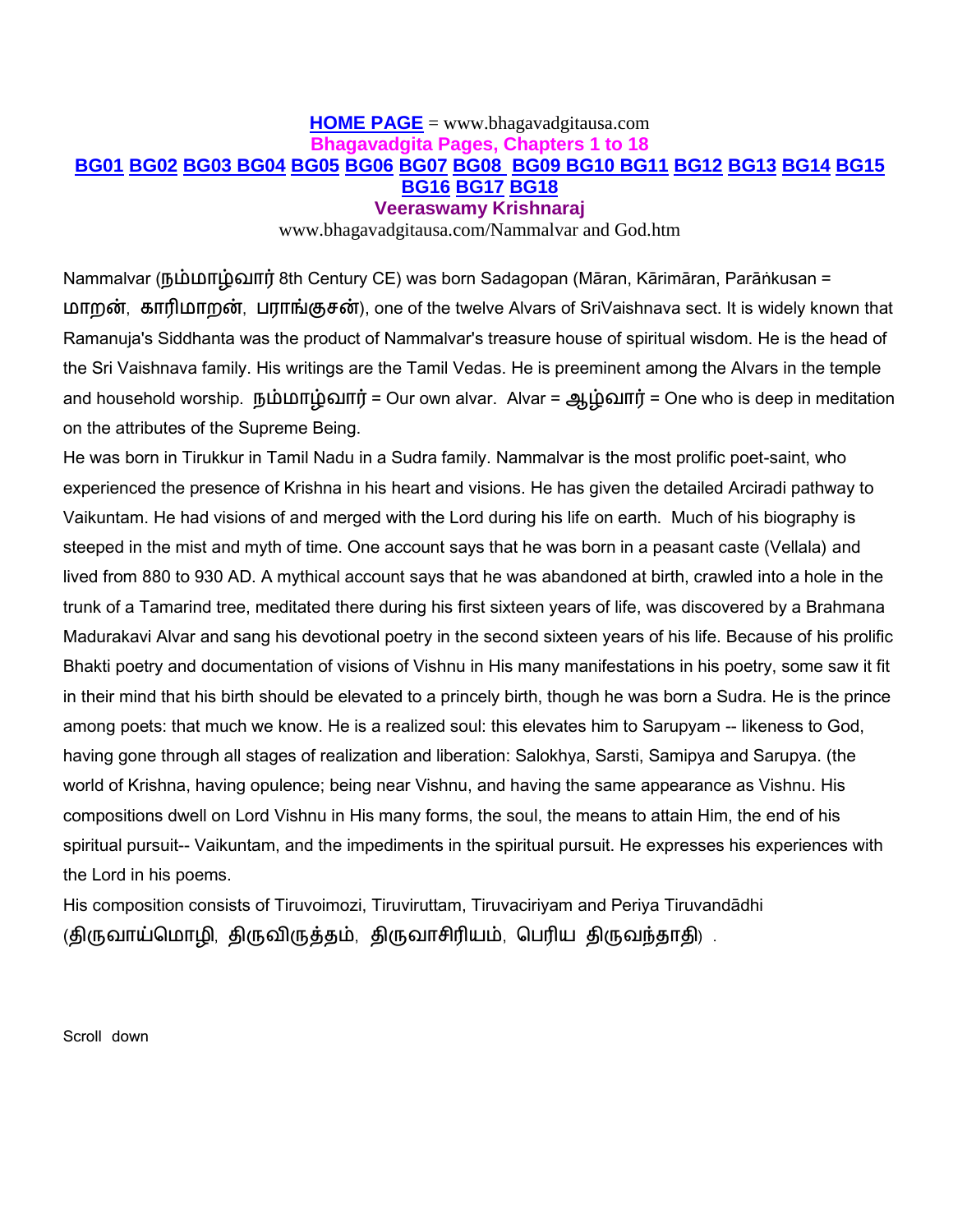3321. Nammalvar Cannot wait to serve at the feet of Krishna in Vaikuntam. கொண்டாட்டும் குலம் புனைவும் தமர் உற்றார், விழு நிதியும், யண்டு ஆர் பூங் குமொளும் நன ஒமின உனிர் நொய்தல், கண்டு ஆற்றேன் உலகு இயற்கை கடல்வண்ணா! அடியேனைப்

பண்டேபோல் கருதாது உன் அடிக்கே கூய்ப் பணிகொள்ளே. 4.9.3 நம்மாழ்வார்

Festivity, Family pride, friends, relatives, great wealth, women with flowers swarming with bees in the coiffures, wife...: we have to leave all at death; that, I have witnessed and find no comfort. That is the nature of the world, O Lord of the color of ocean! Please do not consider me as in the past; call me to (serve at) Your Feet. 4.9.3 Nammalvar

Copyright: Veeraswamy Krishnaraj

3217. Nammalvar speaks to the Lord.

ஆயே! இவ் வுலகத்து நிற்பனவும் திரிவனவும்

நீயே மற்று ஒருபொருளும் இன்றி நீ நின்றமையால்,

நோயே மூப்பு இறப்பு பிறப்புப பிணியே என்று இவை ஒழிய,

கூயேகொள் அடியேனை கொடு உலகம் காட்டேலே. 4.9.7 Tiruvaimozi

O My Lord, You are the Immobile and the mobile of the world. You stand alone without support. Banishing disease, old age, birth, death, birth, and attachment, call me, the Adiyen in and don't show me this world of  $m$ isery.  $4.9.7$  திருவாய்மொழி--நம்மாழ்வார்.

Copyright: Veeraswamy Krishnaraj

3241. God merges with Nammalvar.

ஆவார் ஆர் துணை? என்று அலை நீர்க் கட லுள் அழுந்தும்

நாவாய் போல்,பிறவிக் கடலுள் நின்று நான் துளங்க,

தேவு ஆர் கோலத்தொடும் திருச் சக்கரம் சங்கினொடும்,

ஆஆ என்று அருள் செய்து அடியேனொடும் ஆனானே. 5.1.9

"Who is our savior?" so say they who are on board the capsizing ship in the stormy sea. Likewise, I stood and shuddered in the ocean of birth. In the guise of god holding the sacred discus and conch, He uttering 'Oh Oh', conferred Grace on me the Adiyen and merged with me. 5.1.9 திருவாய் மொழி--நம்மாழ்வார்.

Copyright: Veeraswamy Krishnaraj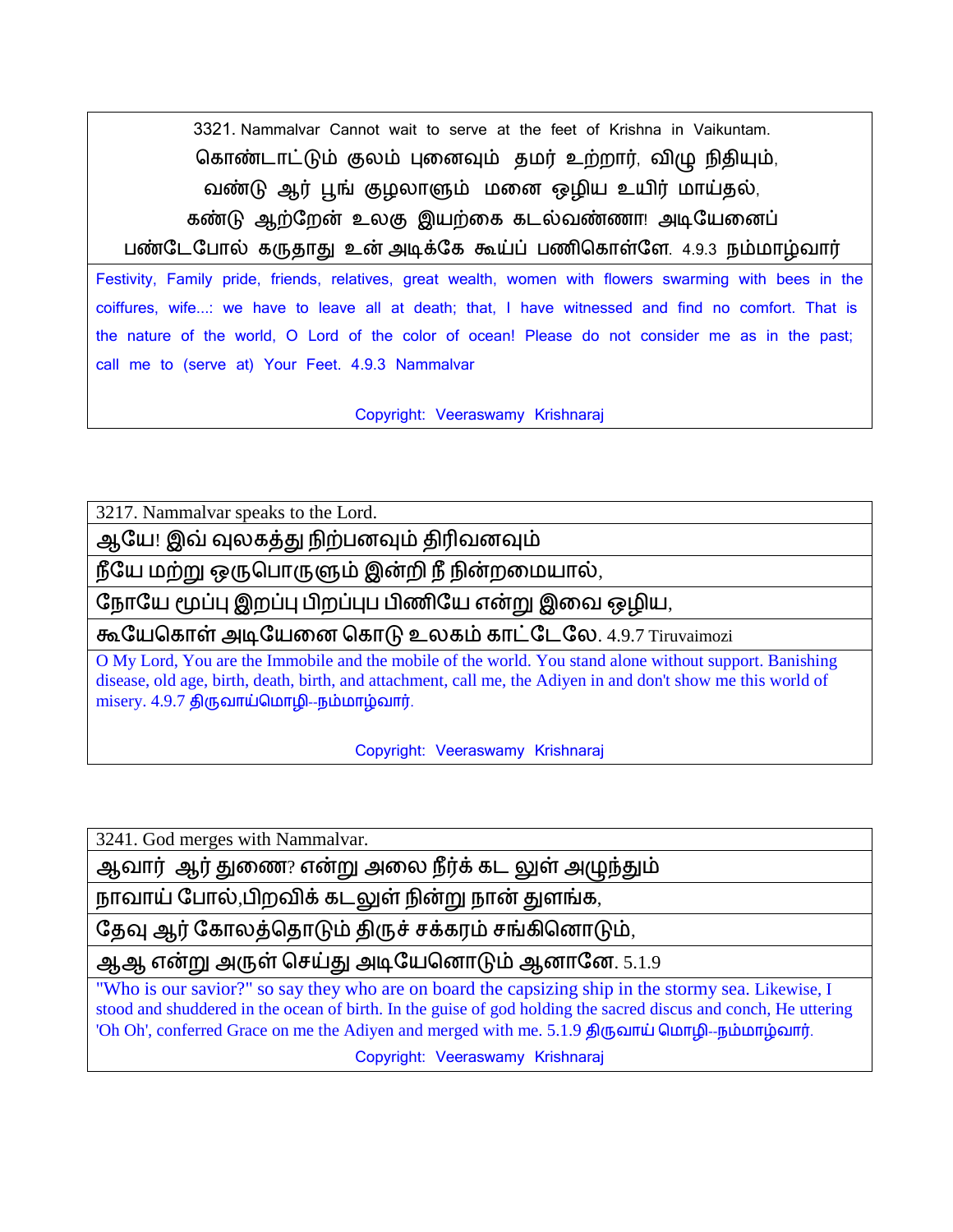3242. The Lord became one with Nammalvar completely.

ஆனான் ஆளுடையான் என்று அஃதே கொண்டு உகந்து வந்து,

தானே இன்-அருள்செய்து என்னை முற்றவும் தான் ஆனான்,

நீன் ஆய் ஆரநபம் ஆய் பசிங்கபம் ஆய் குள் ஆய்,

கான் ஆர் ஏனாமும் ஆய் கற்கி ஆம் இன்னம்-கார் வண்ணனே.  $5.1.10$ 

"Emperuman will take me as His slave" I said, which He accepted whole-heartedly. He conferred Grace on me, and became completely one with me. Fish He became; Tortoise He became; Narsimha He became; Manikin (Vamana, the Dwarf) He became; the Boar He became; Kalki He will become, O my Blue-black Lord. 5.1.10 திருயாய் மநாமி, ம்நாழ்யார்.

Nammalvar in his verses (5.2.1 to 5.2.11) has vision of the Lord and perfect joy. One verse will exemplify his joy. Copyright: Veeraswamy Krishnaraj

3244. Visions of Nammalvar.

பொலிக பொலிக பொலிக. போயிற்று வல் உயிர்ச் சாபம்,

நலியும் நரகமும் நைந்த நமனுக்கு இங்கு யாது ஒன்றும் இல்லை,

கலியும் கெடும் கண்டு கொண்மின் கடல்வண்ணன் பூதங்கள் மண்மேல்,

நினப் புகுந்து இரச ாடி ஆடி உமிதபக் கண்யோ ம். 5.2.1

Cheers! Cheers! Cheers! Gone is the strong curse of life, worn out by suffering and hell. The Lord of Death, Yama has nothing to do here (anymore on this earth). Kali Yuga will end. Take a look-see. The spirits of ocean-colored Lord have come to earth in droves, singing, dancing and wandering here and there. 5.2.1 திருயாய் மநாமி, ம்நாழ்யார். Copyright: Veeraswamy Krishnaraj

3713. Nammalvar obtains visions of Krishna.

உருவு ஆகிய ஆறு சமயங்கட்கு எல்லாம்,

கொரு ஆ ி ின்ொன் அயன் எல்ொப் கொருட்கும்,

அரு ஆகிய ஆதியை தேவர்கட்கு எல்லாம்,

கரு ஆகிய கண்ணனைக கண்டுகொண்டேனே. 9.4.8 திருவாய் மொழி, நம்மாழ்வார்

He stands as the hypostasis of all six religions. He is the formless and the beginning. He is the womb of all deities. That Kannan (Krishna), I saw. Copyright: Veeraswamy Krishnaraj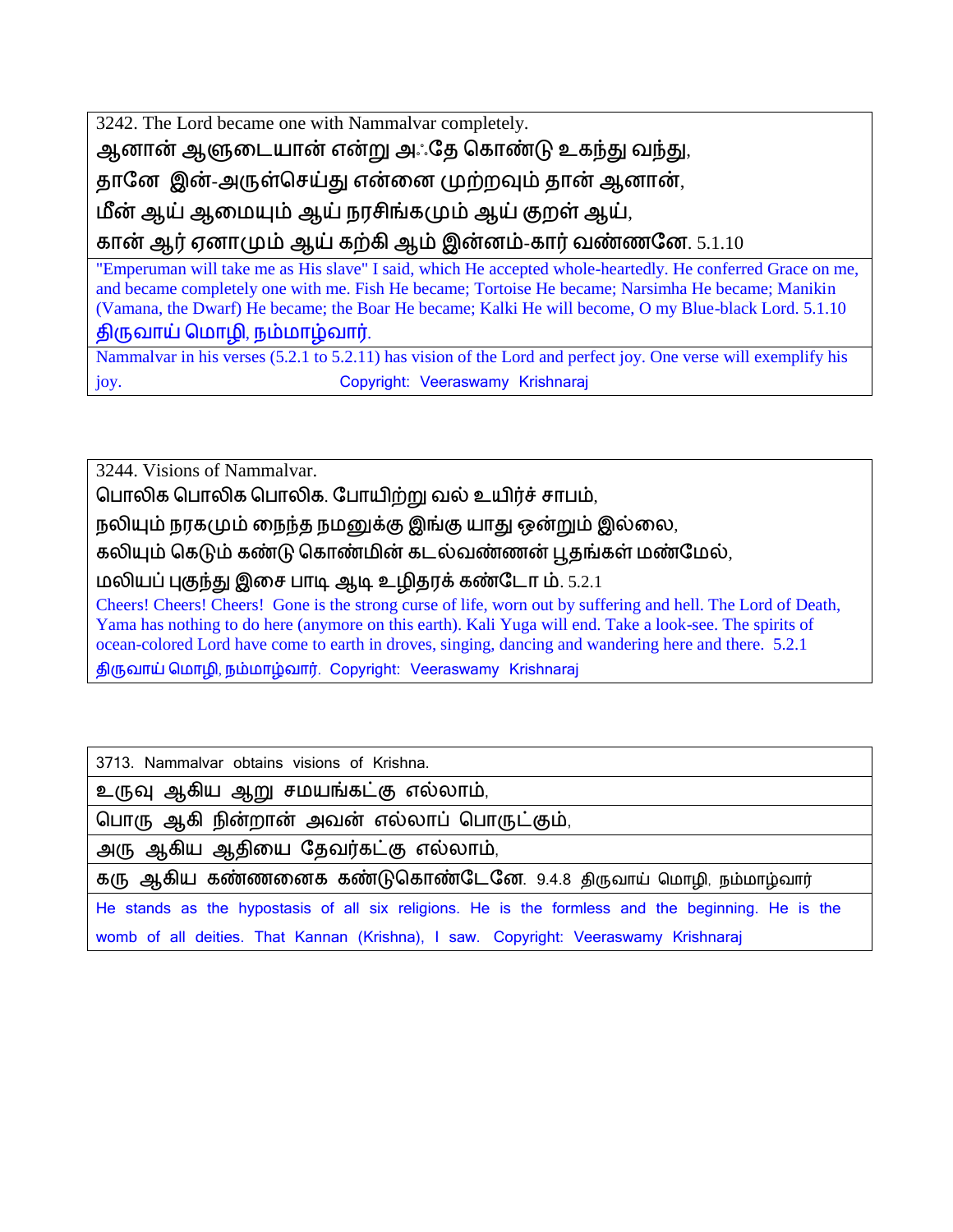3714. Nammalvar is joyous at visions of Krishna.

கண்டுகொண்டு என் கண் இணை ஆரக் களித்து,

பண்டை வினையாயின பற்றோடு அறுத்து,

தொண்டர்க்கு அமுது உண்ணச் சொல்-மாலைகள் சொன்னேன்-

அண்டத்து அமரர் பெருமான் அடியேனே. 9.4.9 திருவாய் மொழி, நம்மாழ்வார்

Sight of Him gave plenitudinous joy to my eyes. I severed and expunged the ancient Karma. For the devotees of Kannan, I composed ambrosial garland of words for their consumption. I am the Adiyen of Lord of the gods of the world.

3838. Nammalvar crosses the Vraja River thus acquiring subtle body.

அருள் மறுயார் அடினார் தம் அடினயற்கு ஆமினான்

அருள்தருவான் அமைகின்றான்; அது நமது விதிவகையே;

இருள் தரு மா ஞாலத்துள் இனிப் பிறவி யான்வேண்டேன்;

மருள் ஒழி நீ மட நெஞ்சே! வாட்டாற்றான் அடி வணங்கே. 10.6.1

I am the servitor (அடியேன்) of the servitors who obtained Grace (of the Lord); thus the discus Bearer is bound to confer Grace on me. That is my destiny. I do not desire to take birth in this world of ignorance. O ignorant heart, get rid of confusion. Worship at the feet of Vattarran.

Copyright: Veeraswamy Krishnaraj

3839. Nammalvar attains the likeness of Narayana in Vaikuntam.

யாட்ோற்ான் அடி யணங்கி நா ஞாப் ிப்பு அறுப்ான்

கேட்டாயே மட நெஞ்சே! கேசவன் எம் பெருமானைப்

பாட்டு ஆய பல பாடிப் பழவினைகள் பற்று அறுத்து

நாட்டாரோடு இயல்வு ஒழிந்து நாரணனை நண்ணினமே. 10.6.2

By worshipping the Lord of Vattaru, I broke the cycle of birth in this great world. Did you hear that ignorant mind! By eulogizing my Emperuman, Kesava by these verses, I have expunged all my karmic deeds, attained His nature and the feet of Narayana. Copyright: Veeraswamy Krishnaraj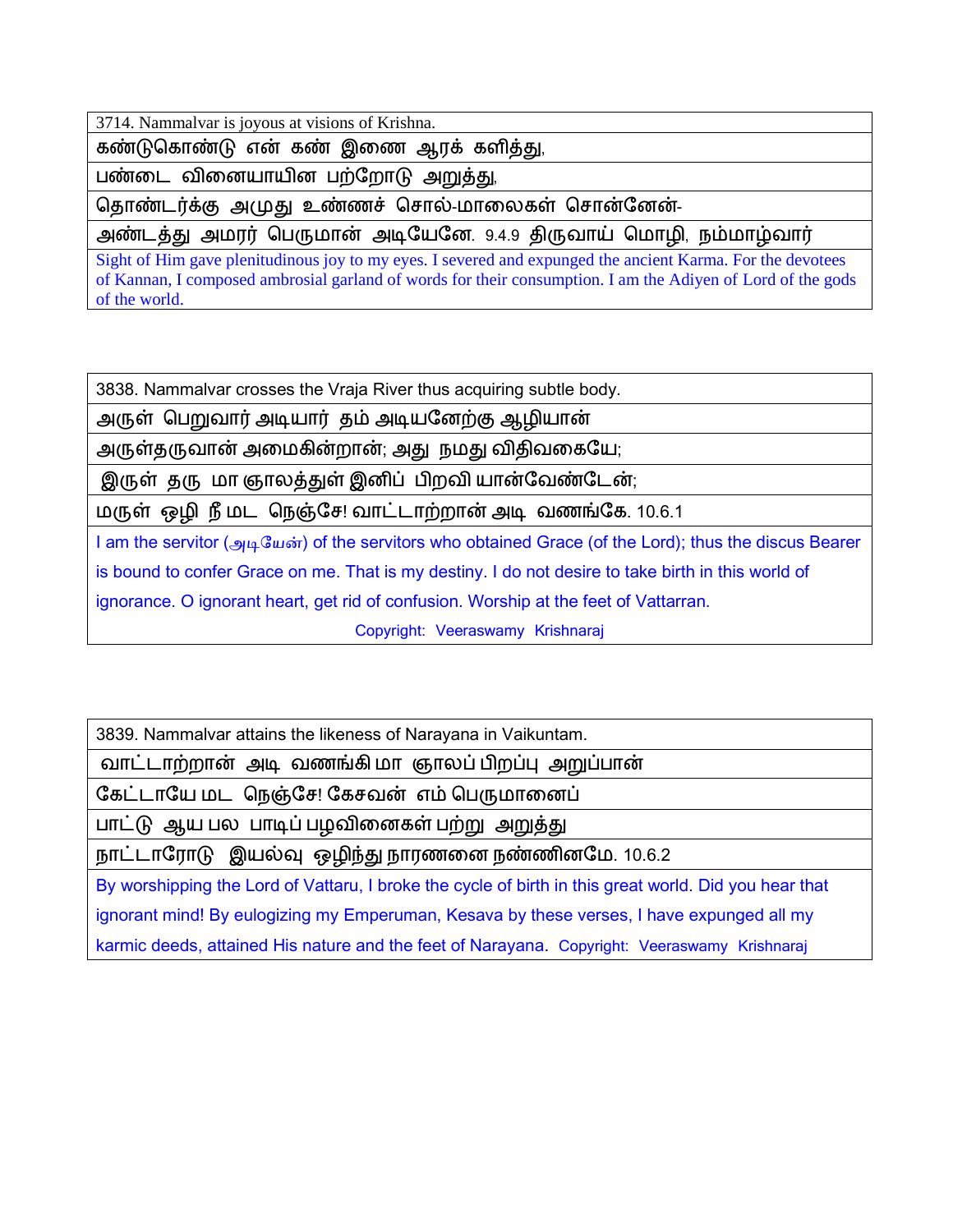3840. Narayana offers Vaikuntam to Nammalvar.

நண்ணினம் நாரணனை நாமங்கள் பலசொல்லி;

நண் உகில் யம் நிக்க யாட்ோற்ான் யந்து இன்று

விண் உலகம் தருவானாய் விரைகின்றான் விதிவகையே;

எண்ணினவாறு ஆக இக் கருமங்கள் என் நெஞ்சே! 10.6.3

I attained Narayana by reciting many names of His. The Lord of Vattaru has come to this prosperous world and hastens to offer us the higher world. These acts did not occur as feared, O mind! Copyright: Veeraswamy Krishnaraj

3842. Nammalvar obtains the path to liberation.

வான் ஏற வழி தந்த வாட்டாற்றான் பணிவகையே

நான் ஏறப் பெறுகின்றென் - நரகத்தை நகு நெஞ்சே!

தேன் ஏறு மலர்த் துளவம் திகழ் பாதன், செழும் பறவை

தான் ஏறித் திரிவான தாள் - இணை என் தலைமேலே.  $10.6.5$ 

The Lord of Vattaru has given me the way to go to Vaikuntam. I obtained the privilege to go there. Laugh at hell, O mind! His feet are graced by honey-filled flowers and Tulsi. He wanders riding on the beautiful Garuda. I rest His feet on my head. Copyright: Veeraswamy Krishnaraj

3843. Nammalvar attains the feet of Narayana.

தலை மேல் தாள் இணைகள்; தாமரைக்கண் என் அம்மான்

நிலைபேரான் என் நெஞ்சத்து எப்பொழுதும்; எம்பெருமான்

மலை மாடத்து அரவு - அணைமேல் வாட்டாற்றான், மதமிக்க

கொலை யானை மருப்பு ஒசித்தான், குரை கழல்கள் குறுகினமே. 10.6.6

Emperuman's feet rest on my head. My Amman (God) with lotus eyes abides steadily in my heart and mind. The Lord of Vattaru reclines on the cosmic serpent. He broke the tusk and killed the rutted elephant with it. I attained (the feet with) tinkling anklets. Copyright: Veeraswamy Krishnaraj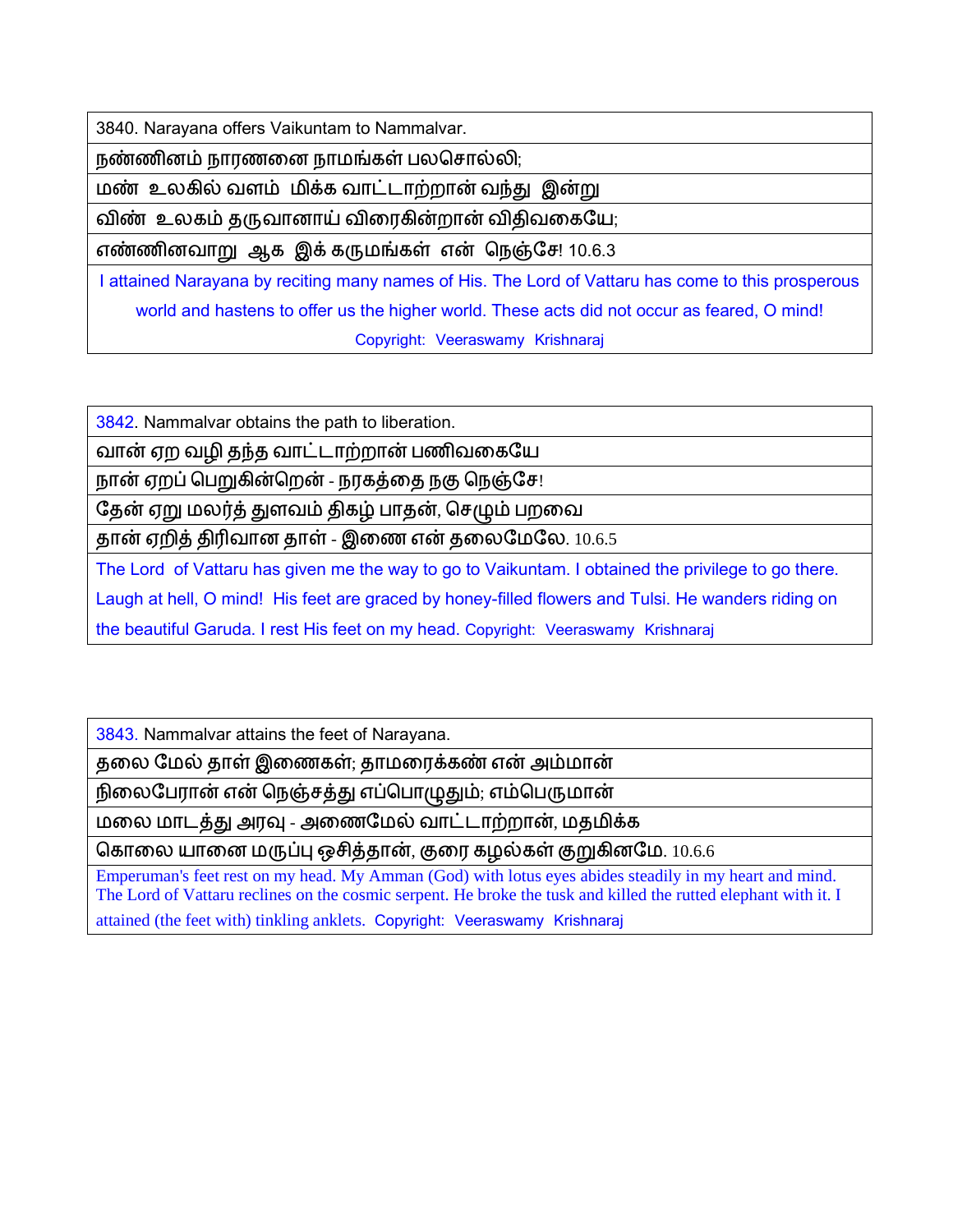3844. Govinda abides in Nammalvar.

குரை கழல்கள் குறுகினம்; நம் கோவிந்தன் குடிகொண்டான்

திரை குழுவு கடல் புடை தூழ் தென் நாட்டுத் திலதம் அன்ன

வரை குழுவு மணிமாட வாட்டாற்றான் மலர் அடிமேல்,

விரை குழுவு நறும் துளவம் மெய்ந்நின்று கமழுமே. 10.6.7

I attained (the Lord's feet with) tinkling anklets. Our Govinda abides in me. The south country surrounded by ocean with waves is graced by Tilaka of jeweled mansions of the Vattaru. The Tulasi (sacred Basil) from lotus feet of the Lord of Vattaru will rest on my body and exude fragrance. Copyright: Veeraswamy Krishnaraj

3845. Nammalvar gets vision of the Lord with discus.

மெய்ந்நின்று கமழ் துளவ விரை ஏறு திருமுடியன்

கைந்நின்ற சக்கரத்தன் கருது இடம் பொருது புனல்

மைந்நின்ற வரை போலும் திருஉருவ வாட்டாற்றாற்கு

எந் நன்றி செய்தேனா என் நெஞ்சில் திகழ்வதுவே? 10.6.8

The body of the Lord is fragrant from Tulasi perched also on His sacred lock. Bhagavan's body is like the black mountain of the color of the ocean, holding the discus after its victory of completion of His will. What have I done by way of gratitude to Tiruvattarran with His sacred form who abides in my heart and mind? Theart and mind? Copyright: Veeraswamy Krishnaraj

3846. Nammalvar gets vision of Vishnu with the discus, Sri and Garuda.

திகழ்கின்ற திருமார்பில் திருமங்கை தன்னோடும்

திகழ்கின்ற திருமாலார் சேர்விடம் தண் வாட்டாறு;

புகழ்கின்ற புள் ஊர்தி போர் அரக்கர் குலம் கெடுத்தான்

இகழ்வின்றி என் நெஞ்சத்து எப்பொழுதும் பிரியானே. 10.6.9

On His radiant holy chest, He holds the sacred dame. The splendorous Tirumal abides in cool Vattaru. He is the rider of praise-worthy Garuda. He destroyed the warring family of Asuras. Without disdain for me, He remains inseparable from my mind and heart. Copyright: Veeraswamy Krishnaraj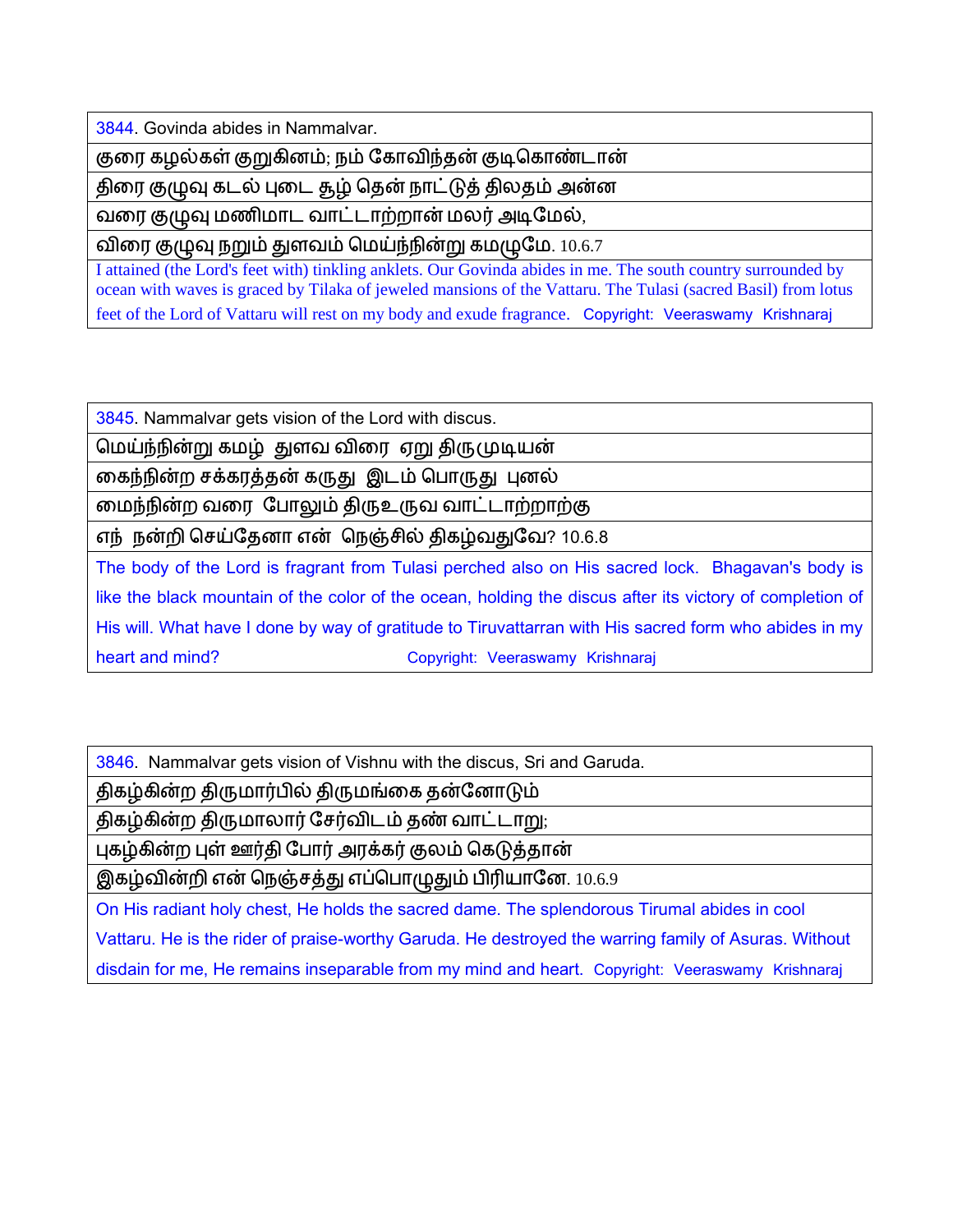3847. Nammalvar gets vision of Narasimha killing Hiranyan and Vishnu reclining on the cosmic snake.

பிரியாது ஆட்செய் என்று பிறப்பு அறுத்து ஆள் அறக்கொண்டான்

அரினாகி இபணினர ஆகம் கீண் ோன் அன்று ;

பெரியார்க்கு ஆட்பட்டக்கால், பெறாதபயன் பெறுமாறு

வரி வாள் வாய் அரவு அணைமேல் வாட்டாற்றான் காட்டினனே. 10.6.10.

The Lord is inseparable from me, enslaved me, severed the bonds of rebirth and took me as His slave. He was Hari (=Narasimha) who split the body of Hiranyan. He showed that upon becoming a slave to the elder (the Lord), one becomes eligible for unobtainable grace. He appears as vattarran reclining on the serpent. Copyright: Veeraswamy Krishnaraj

3848. Nammalvar gets vision of the anklets of the Lord.

காட்டித் தன் கனை கழல்கள் கடு நரகம் புகல் ஒழித்த

வாட்டாற்று எம் பெருமானை வளங் குருகூர்ச் சடகோபன்

பாட்டாய தமிழ்மாலை ஆயிரத்துள் இப் பத்தும்

கேட்டு ஆரார் வானவர்கள் செவிக்கினிய செஞ்சொல்லே. 10.6.11

By showing His heroic anklets, He precluded my passage to terrible hell. Sadagopan of famous Kurukur praises Vattaru Em Peruman (Narayana) in his ten poems from among the one thousand in the form of Tamil garland, whose beautiful words are sweet to the ears and insatiable even to the celestials.

Copyright: Veeraswamy Krishnaraj

3957. The Lord, thief and illusionist enters Nammalvar and becomes his mind and soul.

செங்சொல் கவிகாள்! உயிர் காத்து ஆட் செய்ம்மின்; திருமாலிருஞ் சோலை

வஞ்சக் கள்வன், மா மாயன் மாயக் கவியாய் வந்து என்

நெஞ்சும் உயிரும் உள் கலந்து நின்றார் அறியா வண்ணம் என்

நெஞ்சும் உயிரும் அவை உண்டு தானே ஆகி நிறைந்தானே. 10.7.1

O poets, with beautiful words! Be on Guard for your souls. The Lord of TirumalirumSolai is a thief full of deceit. He is a great illusionist. He comes as deluding poet, becomes one with the mind and soul, without my knowledge consumes my mind and soul and abides as Himself. Copyright: Veeraswamy Krishnaraj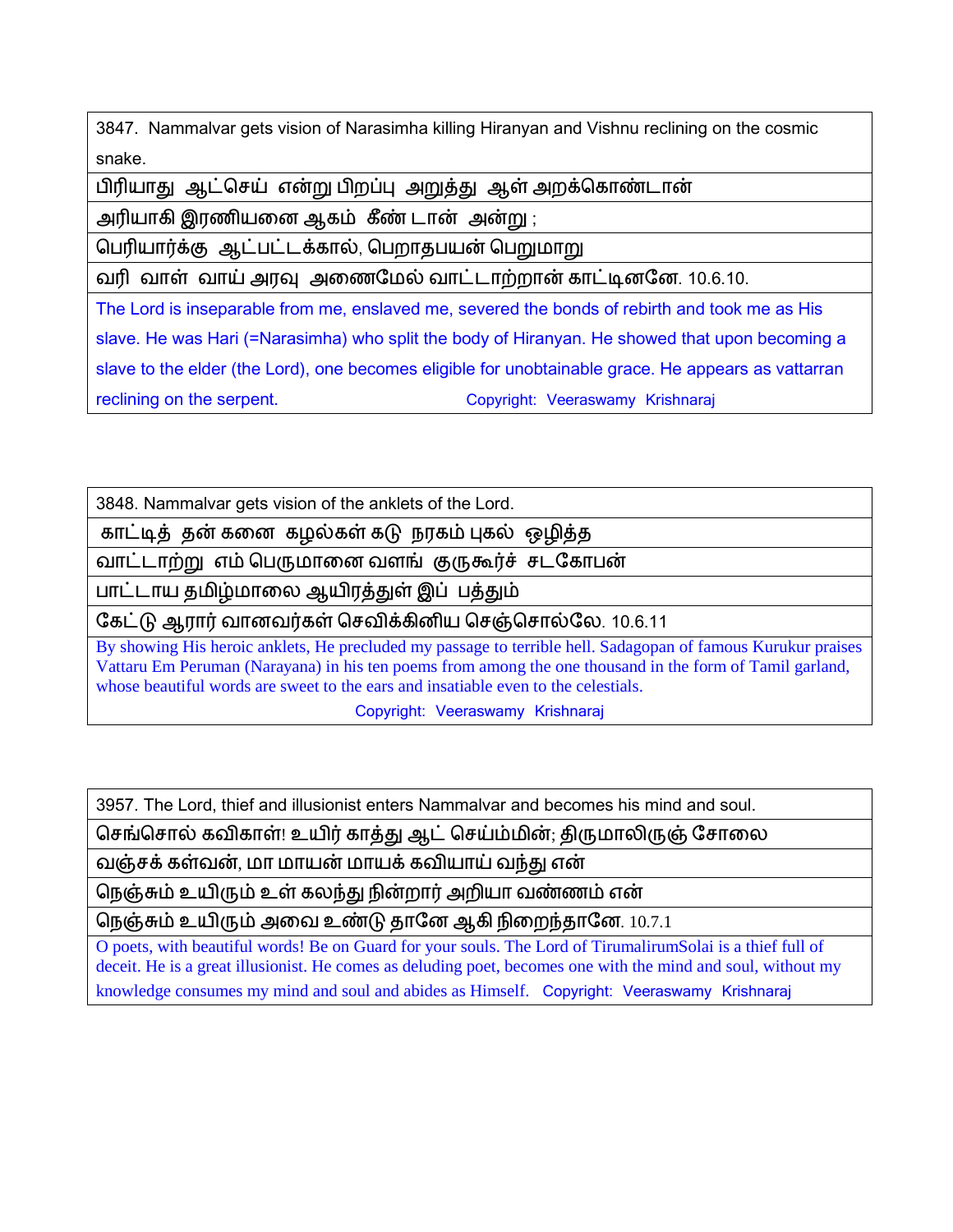3959. The Lord engulfs Nammalvar's body, mind and soul; Is there grace better than His?

ன்ரபற்றும் உனிர் உண்டு ன் நான ஆக்ரக இதனுள் புக்கு

என்னை முற்றும் தானே ஆய் நின்ற மாய அம்மான் சேர்

தென் நன் திருமாலிருஞ்சோலைத் திசை கை கூப்பிச் செர்ந்த

 $\mu$ பான் இன்னும் போவேனேகொலோ? எங்கொல் அம்மான் திரு அருளே? 10.7.3

He engulfed me (soul) completely. He took residence in my maya-born body. I became Him completely. That is the deluding Amman (the Lord). I joined my hands in adoration facing the direction of mountain of Tirumalirumsolai. Is there any Grace better than that of Amman? Copyright: Veeraswamy Krishnaraj

3962. Nammalvar enjoys vision of Vishnu and attains Grace and His feet.

திருமாலிருஞ்சோலையானே ஆகி, செழு மூவுலகும் தன்

ஒருமா வயிற்றின் உள்ளேவைத்து ஊழி ஊழி தலையளிக்கும்

திருமால் என்னை ஆளு மால் சிவனும் பிரமனும் காணாது

அருமால் எய்தி அடிபரவ அருளை ஈந்த அம்மானே 10.7.6

You became the Lord of the Malirumsolai, devoured the three worlds and kept them safe in your abdomen during the deluge. Not visible even to Siva and Brahma, Tirumal reins over me, making Himself visible to me, letting me hold on to his feet with devotion, and conferring grace on me. Copyright: Veeraswamy Krishnaraj

3979. Nammalvar receives adulatory welcome on his passage on the Arciradi path to Vaikuntam. சூழ்விசும்பு அணி முகில் தூரியம் முழக்கின; ஆழ் கடல் அலை திரை கை எடுத்து ஆடின; ஏழ் பொழிலும் வளம் ஏந்திய என் அப்பன் வாழ் புகழ் நாரணன் தமரைக் கண்டு உகந்தே. 10.9.1 The clouds in the sky sounded drums. The ocean waves clapped their hands. The seven worlds stood bearing gifts to the devotee of my Annal  $($ அண்ணல் = Father God), the famous Narayana and express joy at his (Nammalvar's) return back home. Copyright: Veeraswamy Krishnaraj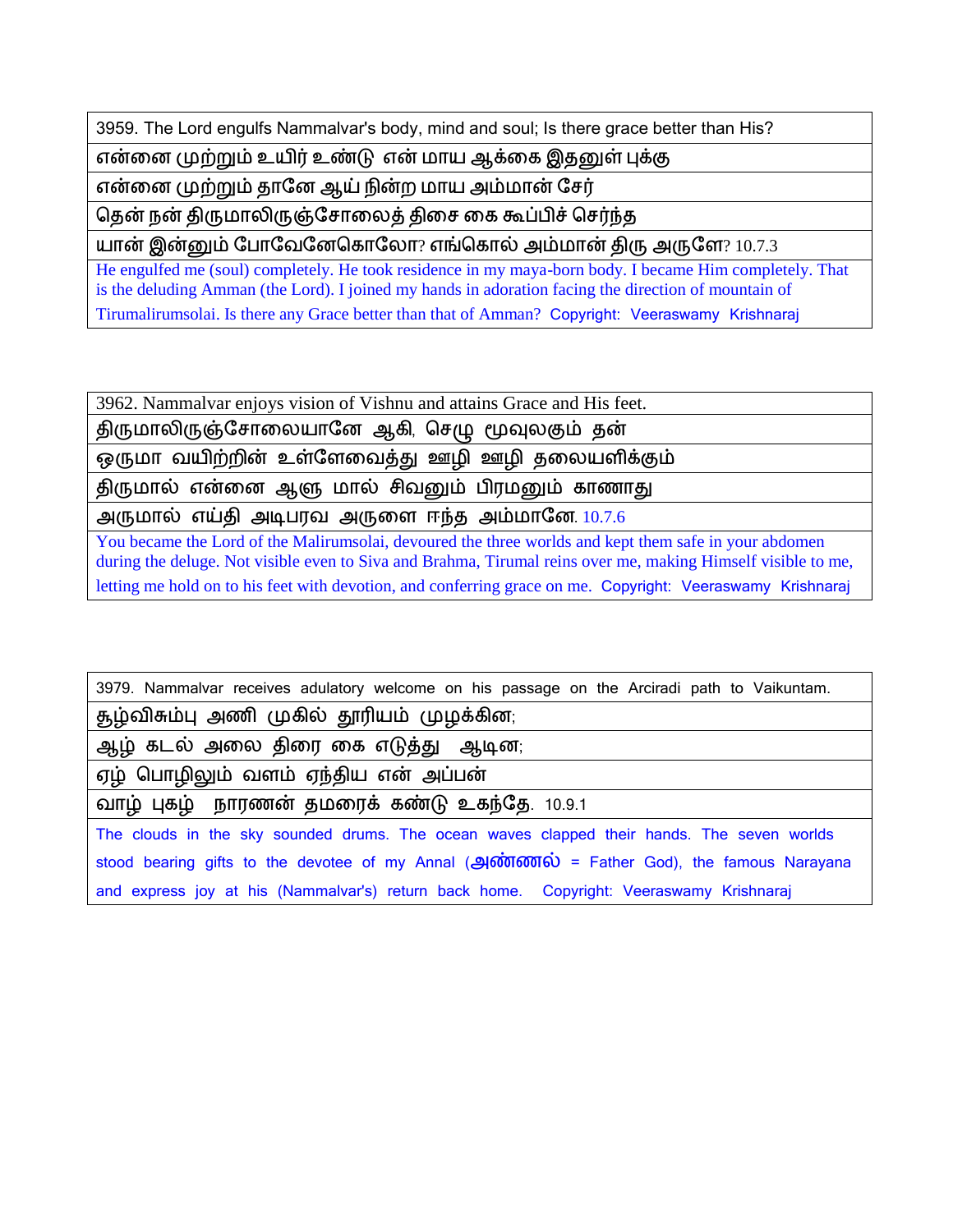| 3980. நாரணன் தமரைக் கண்டு உகந்து நல் நீர்முகில்                                                       |
|-------------------------------------------------------------------------------------------------------|
| பூரண பொன் குடம் பூரித்தது உயர் விண்ணில்;                                                              |
| நீர் அணி கடல்கள் நின்று ஆர்த்தன நெடுவரைத்                                                             |
| தோரணம் நிரைத்து எங்கும் தொழுதனர் உலகே. 10.9.2                                                         |
| The Good rain clouds, on rejoicing the sight of Narayana's devotees, filled the gold pots in the high |
| skies. The oceans replete with waters stood and raised the sound of waves. The residents of the       |
| worlds worshipped with mountain-high festoons. Copyright: Veeraswamy Krishnaraj                       |

3981. தொழுதனர் உலகர்கள் தூபநல் மலர் மழை பொழிவனர் பூமி அன்று அளந்தவன் தமர் முன்னே; எழுமின் என்று இருமருங்கு இசைத்தனர் முனிவர்கள் யமி இது னயகுந்தர்க்கு என்று யந்து எதிறப. 10.9.3 The Munis of the worlds came before the devotee of the Lord who measured the world, wafted fragrant incense smoke, showered rains of flowers and worshipped them. They came before the devotee, said, "This is the way to Vaikuntam," and welcomed them standing on either side. Copyright: Veeraswamy Krishnaraj

| 3982. The devotee's progress in the Empyreal Highway to Vaikuntam                             |
|-----------------------------------------------------------------------------------------------|
| எதிர் எதிர் இமையவர் இருப்பிடம் வகுத்தனர்;                                                     |
| கதிரவர் அவர் அவர் கைந்நிரை காட்டினர்;                                                         |
| அதிர்குரல் முரசங்கள் அலை கடல் முழக்கு ஒத்த                                                    |
| மது விரி துழாய் முடி மாதவன் தமர்க்கே. 10.9.4                                                  |
| The celestials arranged the way stations. The sun and the moon showed the way by their hands. |
| Reverberating drums rolled like the ocean in recognition of the devotee of the Lord who wears |
| nectar-laden Tulasi on His lock. Copyright: Veeraswamy Krishnaraj                             |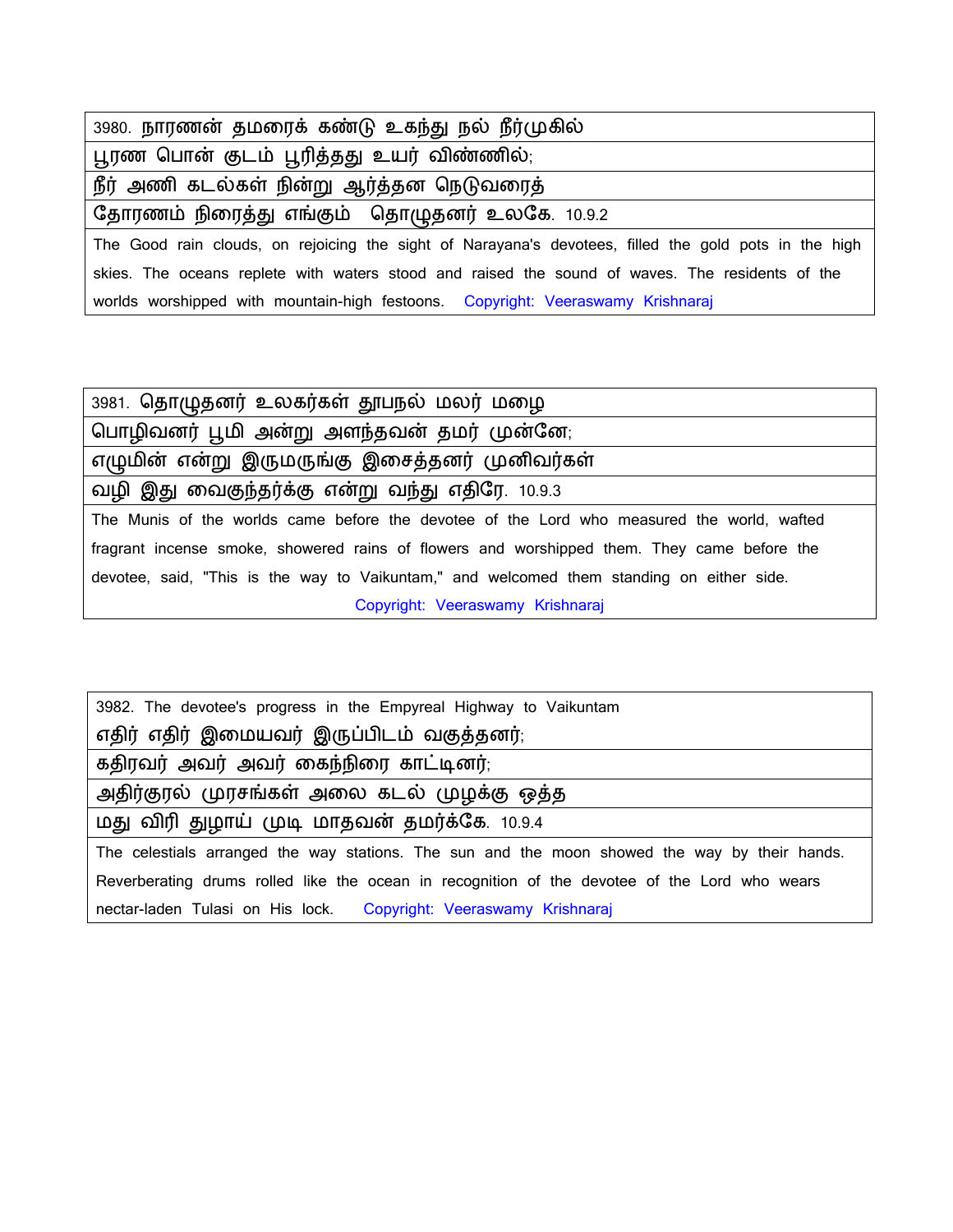| 3983. The gods offer homage to the devotee of Vishnu on his way to Vaikuntam.                     |
|---------------------------------------------------------------------------------------------------|
| மாதவன் தமர் என்று வாசலில் வானவர்                                                                  |
| போதுமின், எமது இடம் புகுதுக என்றலும்                                                              |
| கீதங்கள் பாடினர் கின்னரர் கெருடர்கள்                                                              |
| வேத நல் வாயவர் வேள்வி உள் மடுத்தே. 10.9.5                                                         |
| The deities stood in their respective front entrance and invited the devotee of Madhava to enter  |
|                                                                                                   |
| their households. Kinnars and Garudas sang songs. The Vedic Scholars offered the benefits of fire |

3984. The devotee receives honor due for the Lord.

## வேள்வி உள் மடுத்தலும் விரை கமழ் நறும் புகை,

காளங்கள், வலம்புரி கலந்து எங்கும் இசைத்தனர்;

ஆள்மின்கள் வானகம் ஆழியான் தமர் என்று

வாள் ஓண் கண் மடந்தையர் வாழ்த்தினர் மகிழ்ந்தே. 10.9.6

They offered the benefits of fire sacrifice. Some wafted the fragrant incense smoke. Some blew the trumpets and conches. Some beseeched the devotee of the Lord to rule the skies. The celestial women with sparkling eyes blessed the devotee with happiness.

Copyright: Veeraswamy Krishnaraj

| 3985. Maruts, Vasus and celestial women utter Stotras and offer blessings.                       |
|--------------------------------------------------------------------------------------------------|
| மடந்தையர் வாழ்த்தலும் மருதரும் வசுக்களும்                                                        |
| தொடர்ந்து எங்கும் தோத்திரம் சொல்லினர் தொடு கடல்                                                  |
| கிடந்த எம் கேசவன் கிளர் ஒளி மணிமுடி                                                              |
| குடந்தை எம் கோவலன் குடி அடியார்க்கே. 10.9.7                                                      |
| The celestial women offered blessings to the family of servitors of our Kovalan (Gopalan) who is |
| the ocean-dwelling Kesava with lock bearing the lustrous gem. Maruts and Vasus subsequently      |
| everywhere uttered Stotras (in honor of the servitor-devotee).                                   |
| Copyright: Veeraswamy Krishnaraj                                                                 |
|                                                                                                  |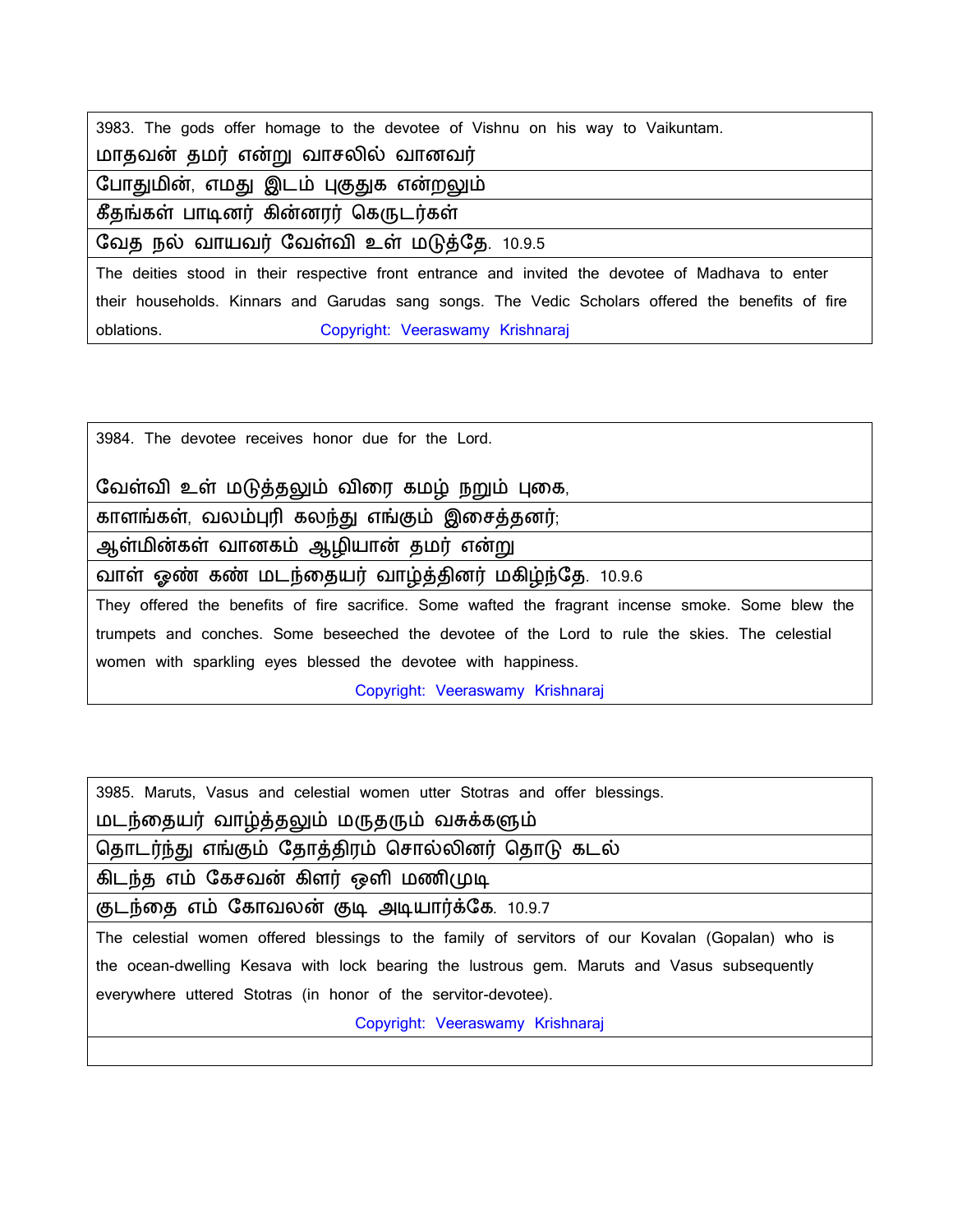| 3986. The servitor of the devotees of the Lord appears as Krishna in Vaikuntam.                  |
|--------------------------------------------------------------------------------------------------|
| குடி அடியார் இவர் கோவிந்தன் தனக்கு என்று                                                         |
| முடிய உடை வானவர் முறை முறை எதிர்கொள்ள,                                                           |
| கொடி அணி நெடு மதிள் கோபுரம் குறுகினர்                                                            |
| வடிவு உடை மாதவன் வைகுந்தம் புகவே. 10.9.8                                                         |
| He is the one belonging to the family of servitors of Govinda. The gods with coiffure-locks in a |
| ceremonial welcome approached and climbed on the flagged and festooned high walls of the tower   |
| to witness the servitor (Nammalvar) enter Vaikuntam in the form of Madhavan (Krishna).           |
| Copyright: Veeraswamy Krishnaraj                                                                 |

| 3987. Munis and gods admire the man with earned privilege entering Vaikuntam.              |
|--------------------------------------------------------------------------------------------|
| வைகுந்தம் புகுதலும் வாசலில் வானவர்                                                         |
| வைகுந்தன் தமர் எமர் எமது இடம் புகுத என்று                                                  |
| வைகுந்தத்து அமரரும் முனிவரும் வியந்தனர்                                                    |
| வைகுந்தம் புகுவது மண்ணவர் விதியே. 10.9.9                                                   |
| As the devotee entered the doorway (gates) of Vaikuntham, the gods and the Munis           |
| welcomed them, offered him their places; gods and munis expressed their admiration, saying |
| Mannavar (= earthling = human being) entering Vaikuntham earned his privilege.             |
| Copyright: Veeraswamy Krishnaraj                                                           |

| 3988. Celestial women extend welcome to the devotee normally accorded to gods.                      |
|-----------------------------------------------------------------------------------------------------|
| விதிவகை புகுந்தனர் என்று நல் வேதியர்                                                                |
| பதியினில் பாங்கினில் பாதங்கள் கழுவினர்;                                                             |
| நிதியும் நறல் சுண்ணமும் நிறை குட விளக்கமும்                                                         |
| மதிமுக மடந்தயர் ஏந்தினர் வந்தே. 10.9.10.                                                            |
| The Vedic celestials, saying that it was their fortune that the devotees entered Vaikuntham, washed |
| their feet. Moon-faced young girls welcomed them with footrests, Tiruchunnam (sacred dust for       |
| sprinkling over guests), sacred lamp, Purna Kumbha (ceremonial water-pot)3988                       |
| Copyright: Veeraswamy Krishnaraj                                                                    |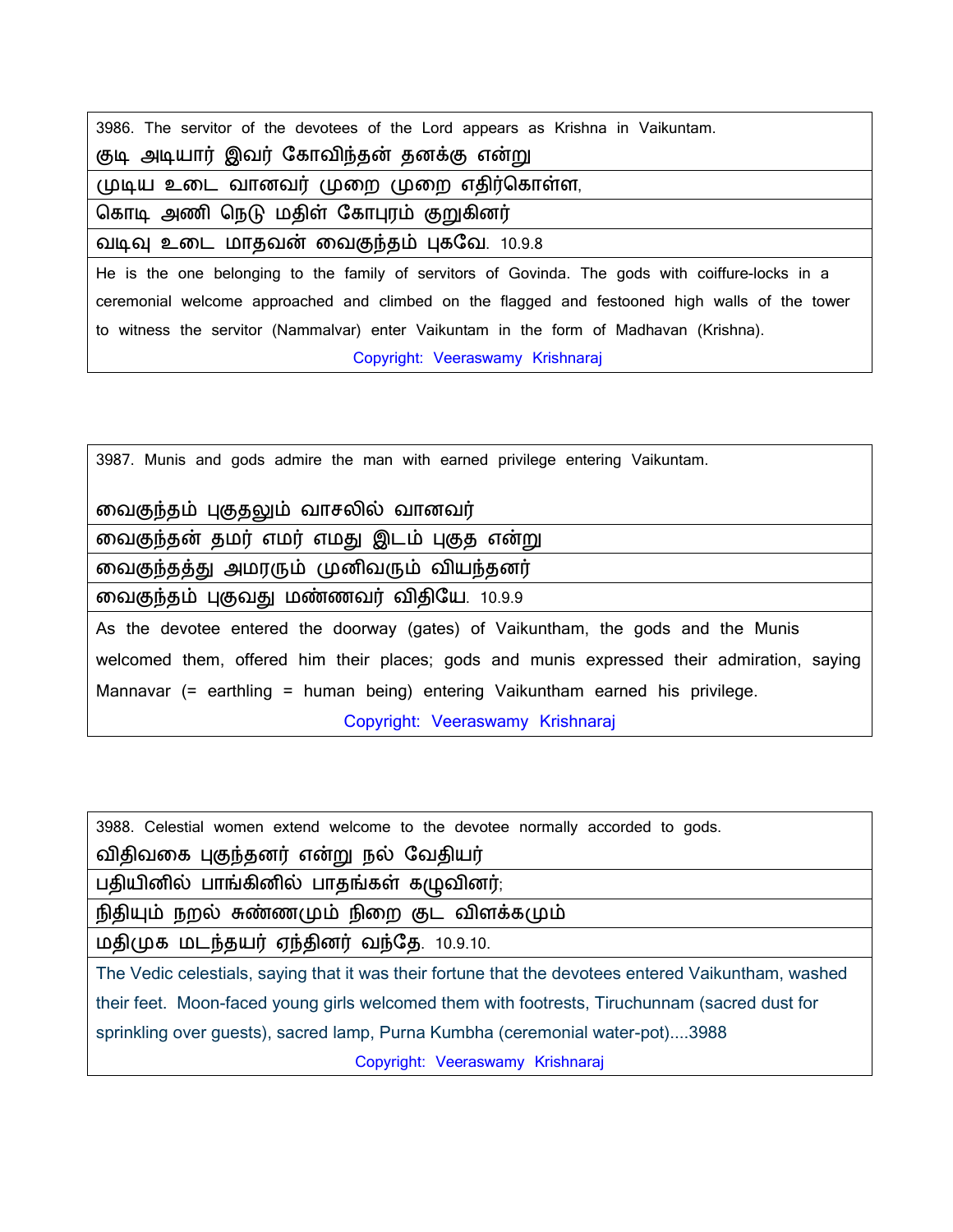| 3989. The devotee-servitor appears before Vishnu.                                                   |
|-----------------------------------------------------------------------------------------------------|
| வந்து அவர் எதிர் கொள்ள மா மணி மண்டபத்து                                                             |
| அந்தம் இல் பேரின்பத்து அடியரோடு இருந்தமை                                                            |
| கொந்து அலர் பொழில் குருகூர்ச் சடகோபன் சொல்                                                          |
| சந்தங்கள் ஆயிரத்து இவை வல்லார் முனிவரே. 10.9.11                                                     |
| The servitor-devotee appeared before Bhagavan inside the Jeweled hall and attained great joy in the |
| company of gods. The ones who master the blossoming rhythmic words of these one thousand            |
| verses are bound to become Munis.                                                                   |
| Copyright: Veeraswamy Krishnaraj                                                                    |

2620: Krishna is all-pervasive; He is who, what, and which in this universe. அயன் ஆம் இயன் ஆம் உயன் ஆம், நற்று உம்ர் அயன் ஆம் அயன் என்று இபொறத,-அயன் ஆம் அவனே எனத் தெளிந்து கண்ணனுக்கே தீர்ந்தால், அவனே எவனேலும் ஆம். One says, Yes, it is He (near); Yes, it is He (far off); Yes, it is He (in between); Yes, He is the God high up there: do not entertain any doubts (about Him). Yes, He is all-pervasive; that is Kannan (Krishna); know it for sure. Yes, He is who, what and which. (He is all.) Copyright: Veeraswamy Krishnaraj

2664: Kaivalyam is beyond birth, death, old age, and disease.

ிப்பு இப்பு பப்புப் ிணி துந்து, ின்னும் இறக்கவும் இன்பு உடைத்தா மேலும்,-மறப்பு எல்லாம் ஏதமே என்று அல்லால் எண்ணுவனே, மண் அளந்தான் பாதமே எத்தாப் பகல்?

After removal of birth, death, old age, and disease, one may attain the joy of life, Kaivalyam; this state, I would not aspire for, if I were to forget to eulogize the feet of the One who measured the earth. I would not think otherwise because my life and days would be a waste.

Copyright: Veeraswamy Krishnaraj